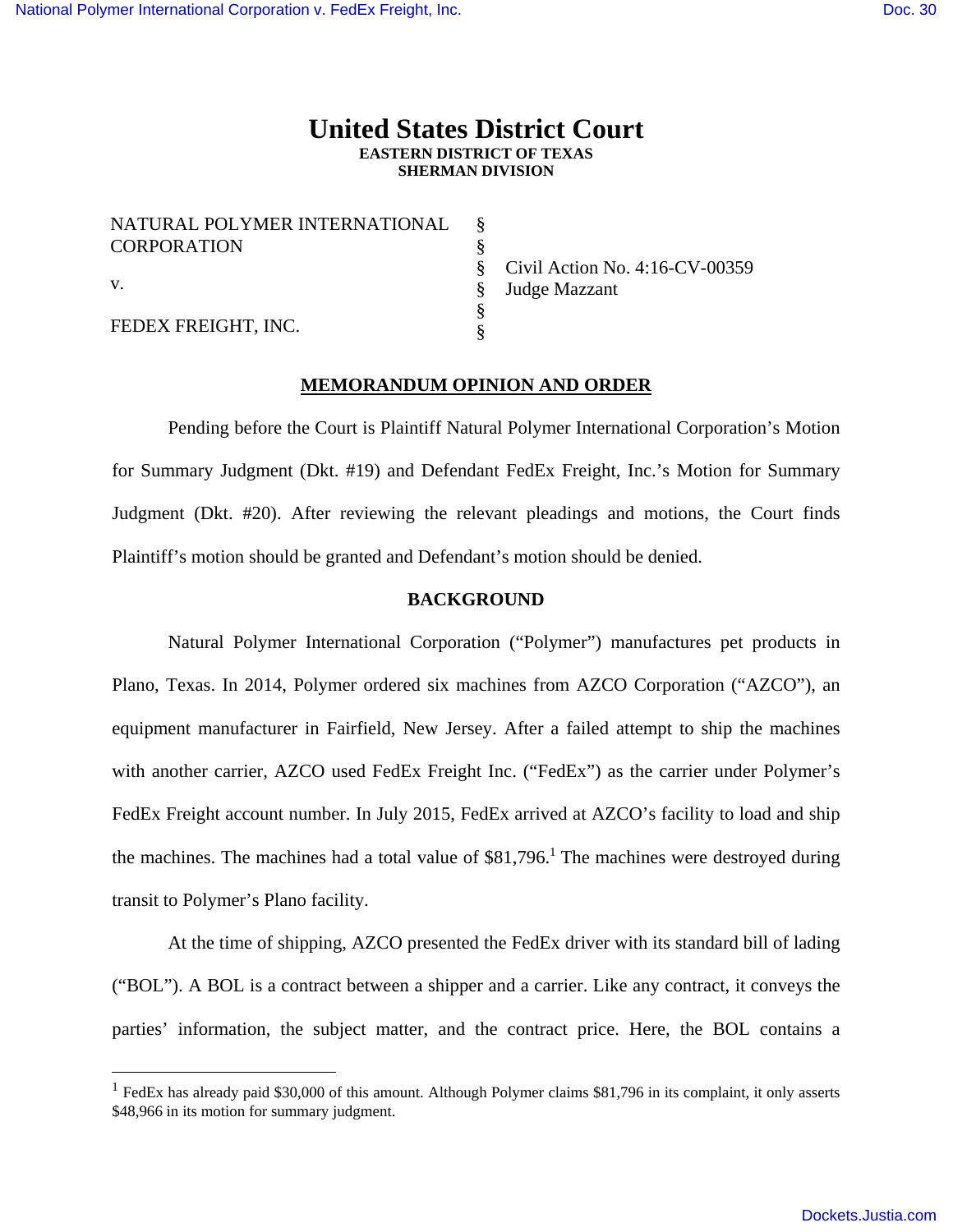provision that states that the BOL is "subject to the classifications and lawfully filed tariffs in effect on the date of issue of this Bill of Lading" and that "all or any of said property that any service to be performed hereunder shall be subject to . . . the applicable motor carrier classification or tariff" (Dkt. #23, Exhibit 1). Further, the BOL states that the "[s]hipper hereby certifies that he is familiar with all the terms . . . set forth in the classifications or tariff" and those terms are "hereby agreed to by the shipper and accepted for himself and his assigns" (Dkt. #23, Exhibit 1). FedEx maintains a "FedEx 100-M Rules Tariff" ("Rules Tariff") on its website.

The Rules Tariff was published and in effect throughout the transaction. A tariff outlines the terms and conditions that govern shipment. For example, a tariff may proscribe restrictions on certain cargo such as alcoholic beverages or firearms, or promulgate limitations on legal action such as a choice of law provision. Here, the relevant tariff provision establishes a liability limitation (Dkt. #23, Exhibit 1). Per Rule 420 of the Rules Tariff, FedEx asserts its liability is limited to \$30,000.

It is undisputed that the parties are subject to the BOL and that the Rules Tariff, if applicable, limits FedEx's liability. However, the dispute involves the connection between the two documents. FedEx contends that the BOL, by reference to "lawfully filed tariffs," incorporated its Rules Tariff, thus limiting its liability. Polymer, by contrast, asserts that the tariff reference is insufficient to limit FedEx's liability under 49 U.S.C. § 14706 (the "Carmack Amendment"). Therefore, Polymer seeks the full amount of damages.

On April 18, 2016, Polymer filed suit in state court under the Carmack Amendment alleging \$81,796 in damages for the destroyed equipment (Dkt. #3). On May 27, 2016, FedEx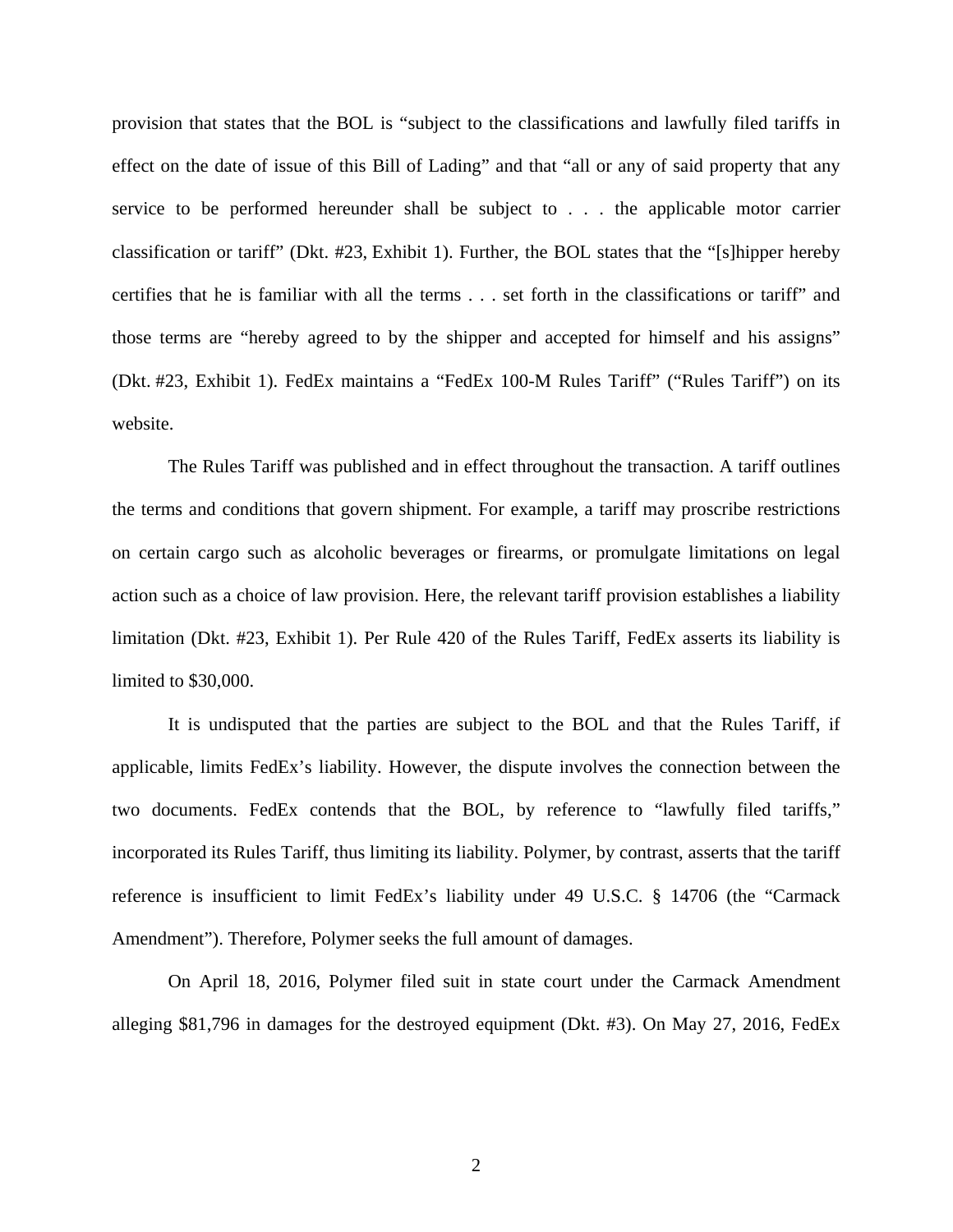removed the case to federal court and asserted that its liability is limited to \$30,000 under the BOL and other related documents (Dkt. #1; Dkt. #5).

On January 26, 2017, Polymer filed its Motion for Summary Judgment (Dkt. #19). On March 1, 2017, FedEx filed a response (Dkt. #24). On March 8, 2017, Polymer filed a reply (Dkt. #25). On March 15, 2017, FedEx filed a surreply (Dkt. #27).

Also on January 26, 2017, FedEx filed its Motion for Summary Judgment (Dkt. #20). On March 1, 2017, Polymer filed a response (Dkt. #23). On March 8, 2017, FedEx filed a reply (Dkt. #26).

#### **LEGAL STANDARD**

Summary Judgment is proper when "the movant shows that there is no genuine dispute as to any material fact and the movant is entitled to judgment as a matter of law. Fed. R. Civ. P. 56(a). A dispute is genuine "if the evidence is such that a reasonable jury could return a verdict for the nonmoving party." *Anderson v. Liberty Lobby, Inc.*, 477 U.S. 242, 248 (1986). Substantive law identifies which facts are material. *Id.* The moving party bears the initial burden of identifying the basis for its motion and identifying "depositions, documents, electronically stored information, affidavits or declarations, stipulations (including those made for purposes of the motion only), admissions, interrogatory answers, or other materials" that demonstrate the absence of a genuine issue of material fact. Fed. R. Civ. P. 56(c)(1)(A); *Nola Spice Designs, L.L.C. v. Haydel Enters., Inc.*, 783 F.3d 527, 536 (5th Cir. 2015). If the moving party satisfies its burden, the nonmovant must present affirmative evidence showing that there is a genuine issue for trial. *Anderson*, 477 U.S. at 257; *Celotex Corp. v. Catrett*, 477 U.S. 317, 324 (1986). Mere denials of material facts, unsworn allegations, or arguments and assertions in briefs will not suffice to carry this burden. The Court must consider all of the evidence in the light most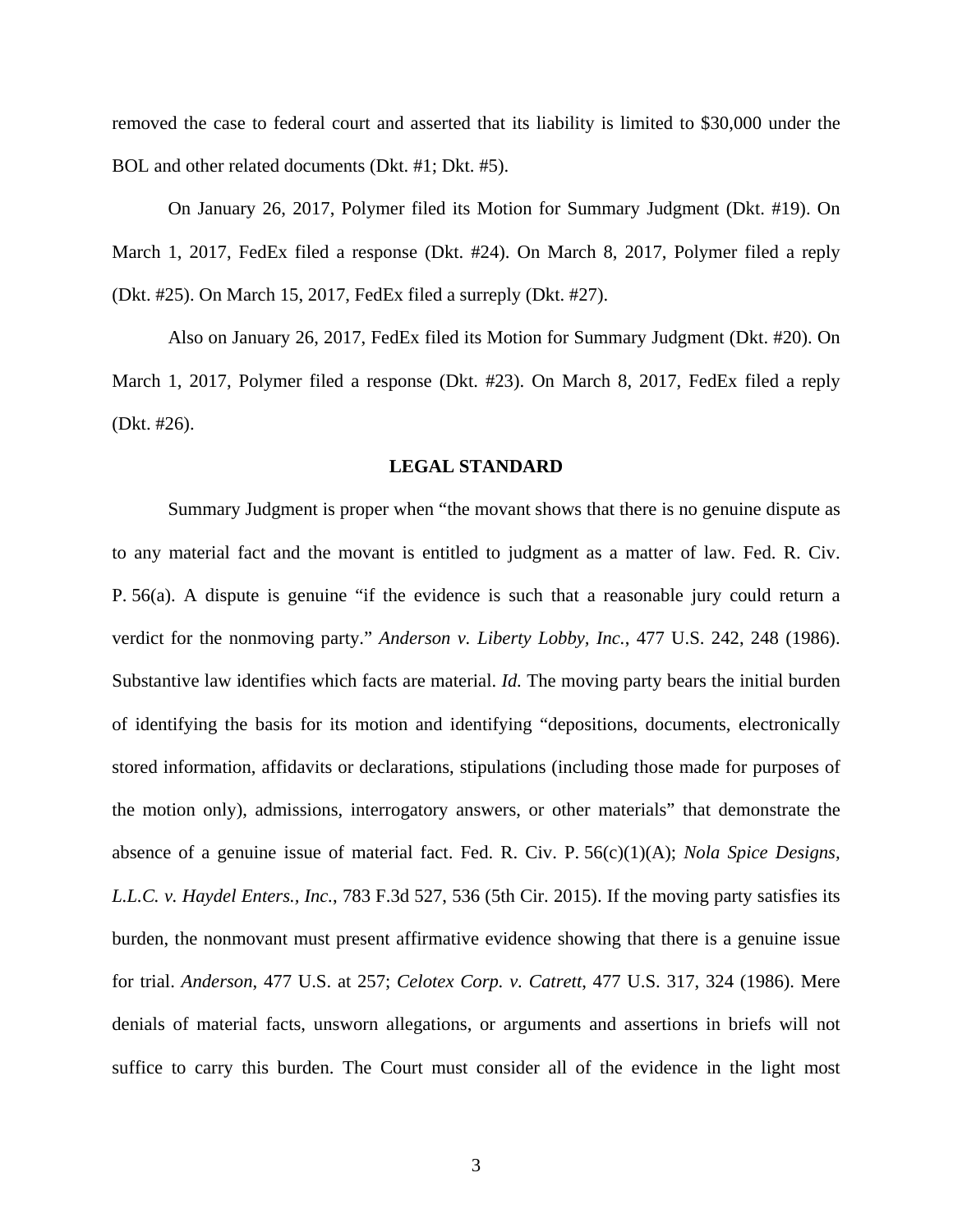favorable to the nonmovant, with all reasonable inferences from the evidence made in favor of the nonmovant. *Nola Spice*, 783 F.3d at 536. However, the Court must "refrain from making any credibility determinations or weighing the evidence." *Turner v. Baylor Richardson Med. Ctr.*, 476 F.3d 337, 343 (5th Cir. 2007).

## **ANALYSIS**

FedEx agrees that the Carmack Amendment applies to this dispute and that it is liable to Polymer. FedEx argues, however, that it limited its liability under the Carmack Amendment's liability limitation provision.

Under the Carmack Amendment a carrier may limit its liability "to a value established by written or electronic declaration of the shipper or by written agreement between the carrier and shipper if that value would be reasonable under the circumstances surrounding the transportation." 49 U.S.C. § 14706(a), (c); *Excel, Inc. v. S. Refrigerated Transp., Inc.*, 807 F.3d 140, 148 (6th Cir. 2015); *Certain Underwriters at Interest at Lloyds of London v. UPS*, 762 F.3d 332, 335 (3d Cir. 2014); *ABB Inc. v. CSX Transp., Inc.*, 721 F.3d 135, 141 (4th Cir. 2013). The leading case interpreting this provision is *Hughes v. United Van Lines*, 829 F.2d 1407 (7th Cir. 1987). Under *Hughes*, a carrier must show that it (1) maintained a tariff with the Interstate Commerce Commission (now the Surface Transportation Board); (2) that it gave the shipper a reasonable opportunity to choose between two or more levels of liability; (3) that it obtained the shipper's agreement as to its choice of liability; and (4) that it issued a receipt or BOL before moving the shipment. *Hughes*, 829 F.3d at 1416. Following the enactment of the Trucking Industry Regulatory Reform Act of 1994 and the Interstate Commerce Commission Termination Act of 1995, the first part of the *Hughes* test is no longer applicable. *Nipponkoa Ins. Co. v. Atlas Van Lines, Inc.*, 687 F.3d 780, 782 (7th Cir. 2012). However, the carrier must provide to the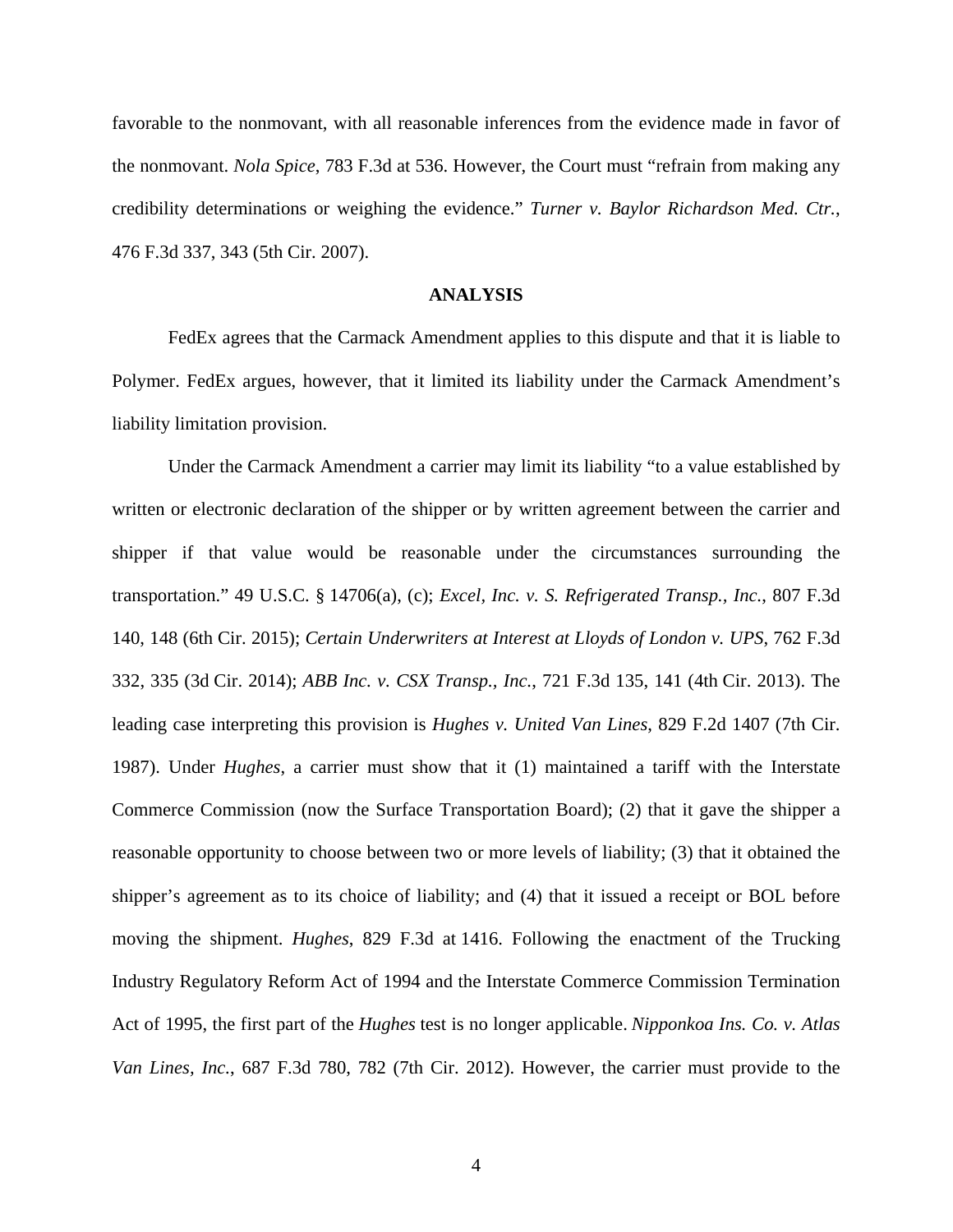shipper, "on request of the shipper, a written or electronic copy of the rate, classification, rules, and practices upon which any rate applicable to a shipment, or agreed to between the shipper and the carrier, is based." 49 U.S.C.  $\S 14706(c)(1)(B)$ .

The limited liability subsection is a very narrow exception to the general rule of full liability. *Excel*, 807 F.3d at 150. It is the carrier's burden to prove that the parties had a written agreement to limit the carrier's liability. *ABB*, 721 F.3d at 145. The risk of error falls on the carrier. *Id.*

Polymer does not dispute the first or fourth elements. Instead, Polymer focuses on the second and third elements, specifically whether Polymer incorporated FedEx's Rules Tariff into the BOL. The Court finds that Polymer did not incorporate FedEx's Rules Tariff into the BOL and thus FedEx did not obtain Polymer's agreement to limit FedEx's liability.

A BOL is construed using contract principles. *Mich. Cent. R.R. Co. v. Mark Owen & Co.*, 256 U.S. 427, 430 (1921). When construing a contract, the primary goal is to determine the parties' intent as expressed in the terms of the contract. *Chrysler Ins. Co. v. Greenspoint Dodge of Hous., Inc.*, 297 S.W.3d 248, 252 (Tex. 2009). The first step a court must take is to determine if the contract is unambiguous. Whether a contract is unambiguous is a question of law that must be decided by examining the contract as a whole in light of the circumstances present when the contract was entered. *David J. Sacks, P.C. v. Haden*, 266 S.W.3d 447, 450 (Tex. 2008); *Columbia Gas Transmission Corp. v. New Ulm Gas, Ltd.*, 940 S.W.2d 587, 589 (Tex. 1996). A contract is ambiguous when it is subject to two or more reasonable interpretations. *Columbia Gas*, 940 S.W.2d at 589 (citing *Glover v. Nat'l Ins. Underwriters*, 545 S.W2d 755, 761 (Tex. 1977)). When a contract is unambiguous, the court determines the parties' intent from the terms of the written contract, without reference to parol evidence. *David J. Sacks, P.C.*, 266 S.W.3d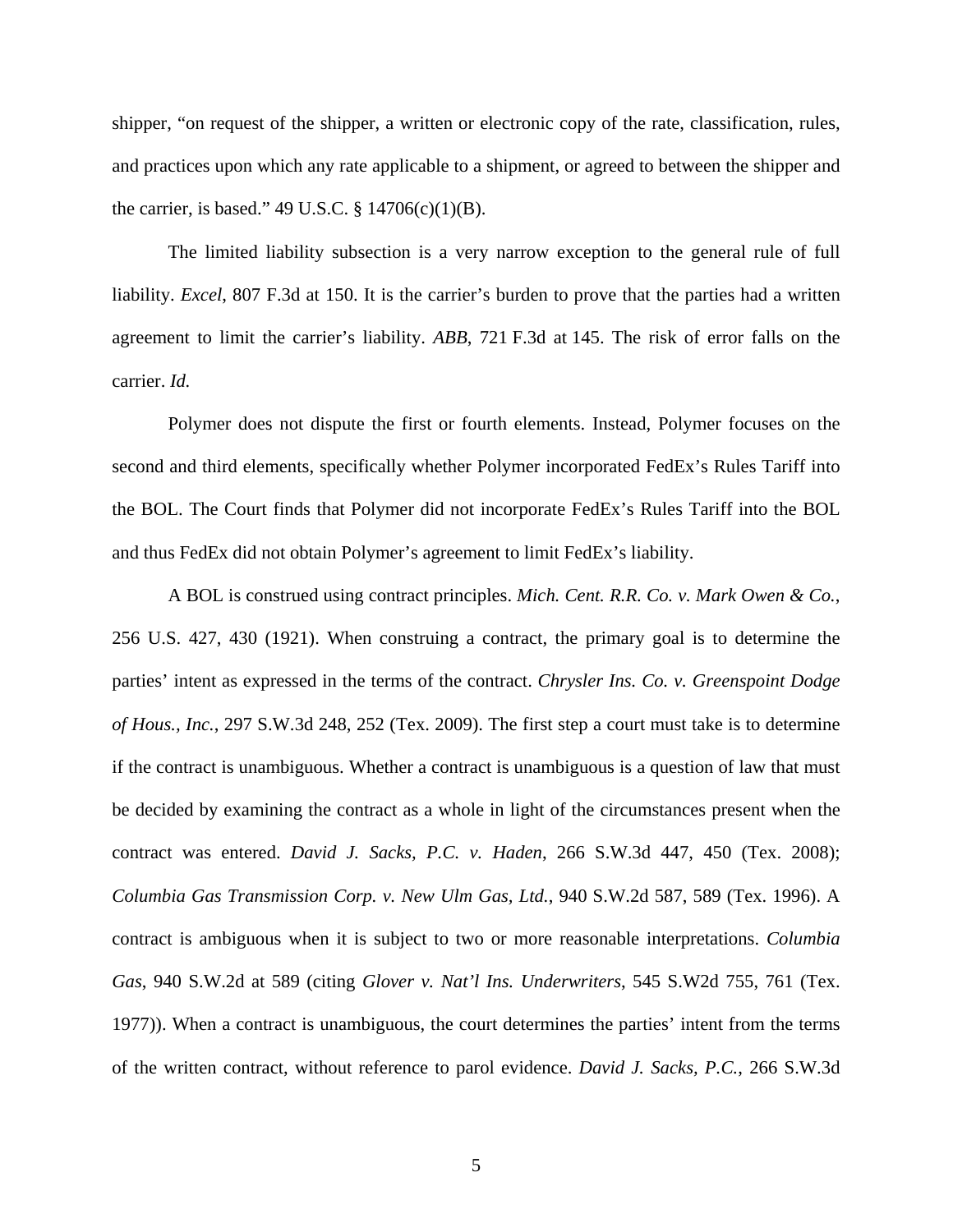at 450. When a contract is ambiguous, the meaning of the terms is a question of fact. *Id.* However, when there is no dispute as to the circumstances, the construction is still a matter of law for the court. *In re Hite*, 700 S.W.2d 713, 718 (Tex. App.—Corpus Christi 1985, writ ref'd n.r.e.) (citing *Brown v. Payne*, 176 S.W.2d 306, 308 (Tex. 1943)). Here, the dispute centers on whether Polymer, through its agent AZCO, incorporated the FedEx Rules Tariff .

Unsigned documents may be incorporated into and become part of a contract if the contract "plainly refers" to the unsigned document. *In re 24R, Inc.*, 324 S.W.3d 564, 567 (Tex. 2010) (orig. proceeding) (per curiam); *Owen v. Hendricks*, 433 S.W.2d 164, 167 (Tex. 1968). Incorporation by reference requires more than merely mentioning the document. *Bob Montgomery Chevrolet, Inc. v. Dent Zone Cos.*, 409 S.W.3d 181, 189 (Tex. App.—Dallas 2013, no pet.) (citation omitted). The language in the signed document must show the parties intended for the unsigned document to become part of the agreement. *Id.*; *see also One Beacon Ins. Co. v. Crowley Marine Serves., Inc.*, 648 F.3d 258, 268 (5th Cir. 2011) (citing 11 Williston on Contracts § 30:25 (4th ed. 1999) ("[I]n order to uphold the validity of terms incorporated by reference, it must be clear that the parties to the agreement had knowledge of and assented to the incorporated terms.")).

FedEx argues that the BOL incorporated the Rules Tariff and therefore incorporated the limitation on liability. FedEx argues that the BOL should be interpreted against Polymer because Polymer's agent, AZCO, drafted the BOL. FedEx argues that AZCO, as an agent for the shipper Polymer, declared in writing that the Rules Tariff would govern this shipment when it referenced "lawfully filed tariffs in effect on the date of issue of this Bill of Lading." FedEx argues that the Eleventh Circuit deviated from *Hughes* when it considered the fact that the shipper, rather than the carrier, drafted the BOL. *Siren, Inc. v. Estes Express Lines*, 249 F.3d 1268 (11th Cir. 2001).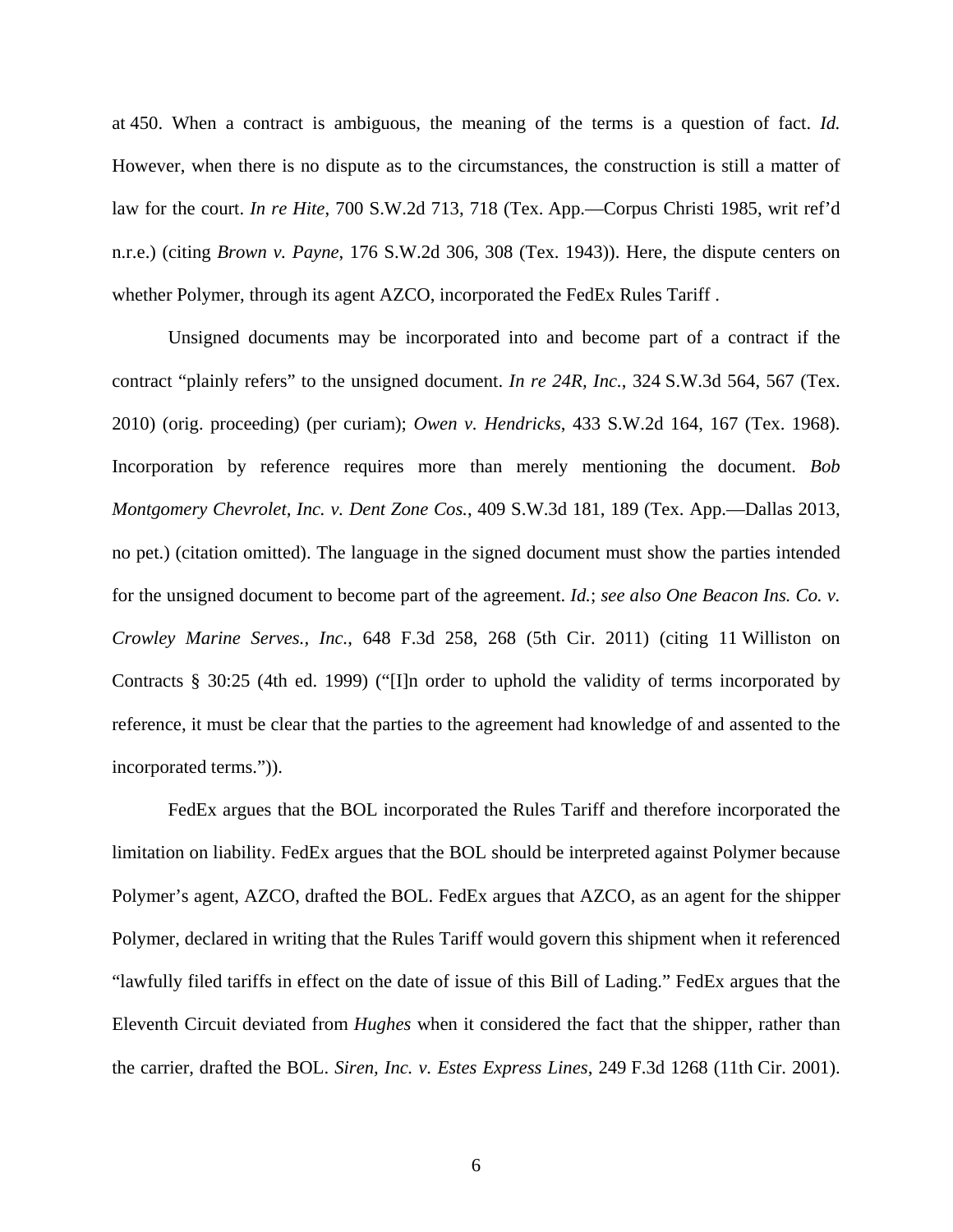FedEx argues that *Siren* created a bright-line rule that when a shipper drafts the BOL, the shipper is charged with constructive knowledge of any limitations contained in the documents that are incorporated into the BOL because "court[s] do not deem it proper or necessary to protect shippers from themselves" (Dkt. #20 at p. 20). FedEx argues that *Siren* is analogous to the present case because a sophisticated shipper, who was familiar with FedEx, drafted the BOL.

Polymer distinguishes *Siren* and argues that even if AZCO had authority to act on Polymer's behalf in completing the shipment, AZCO's outdated, generic reference to a tariff does not constitute a meaningful choice in limitation of liability by the shipper. Polymer also argues that FedEx did not meet its burden to show an agreement to limit liability between the shipper and carrier.

The Court finds that Polymer did not include the Rules Tariff because the use of an antiquated reference to a sixty-seven page document did not "plainly refer" to Rule 420 therein.

First, *Siren* is distinguishable. In *Siren*, the shipper drafted a BOL that contained very little information. 249 F.3d at 1269. However, the shipper indicated twice that the commodities would travel under "Class 85." *Id.* "Class 85" was understood throughout the trucking industry to mean that the carrier's liability would be limited to \$11.87 per pound, regardless of any further limitation provided by a carrier. *Id.* at 1269 n.2. The shipper received, and knew it received, a discount from the full freight rate and knew that the carrier would use "Class 85" to determine the rate. *Id.* The shipper never asked for the carrier's tariff. *Id.*

The Eleventh Circuit held that the issue of whether the BOL incorporated the carrier's tariff was irrelevant. *Id.* at 1270–71. Rather, the Eleventh Circuit held that the shipper and carrier were only required to agree in writing to a reasonable value, above which the carrier would not be liable. *Id.* at 1271. Although the Eleventh Circuit did rely in part on the shipper drafting the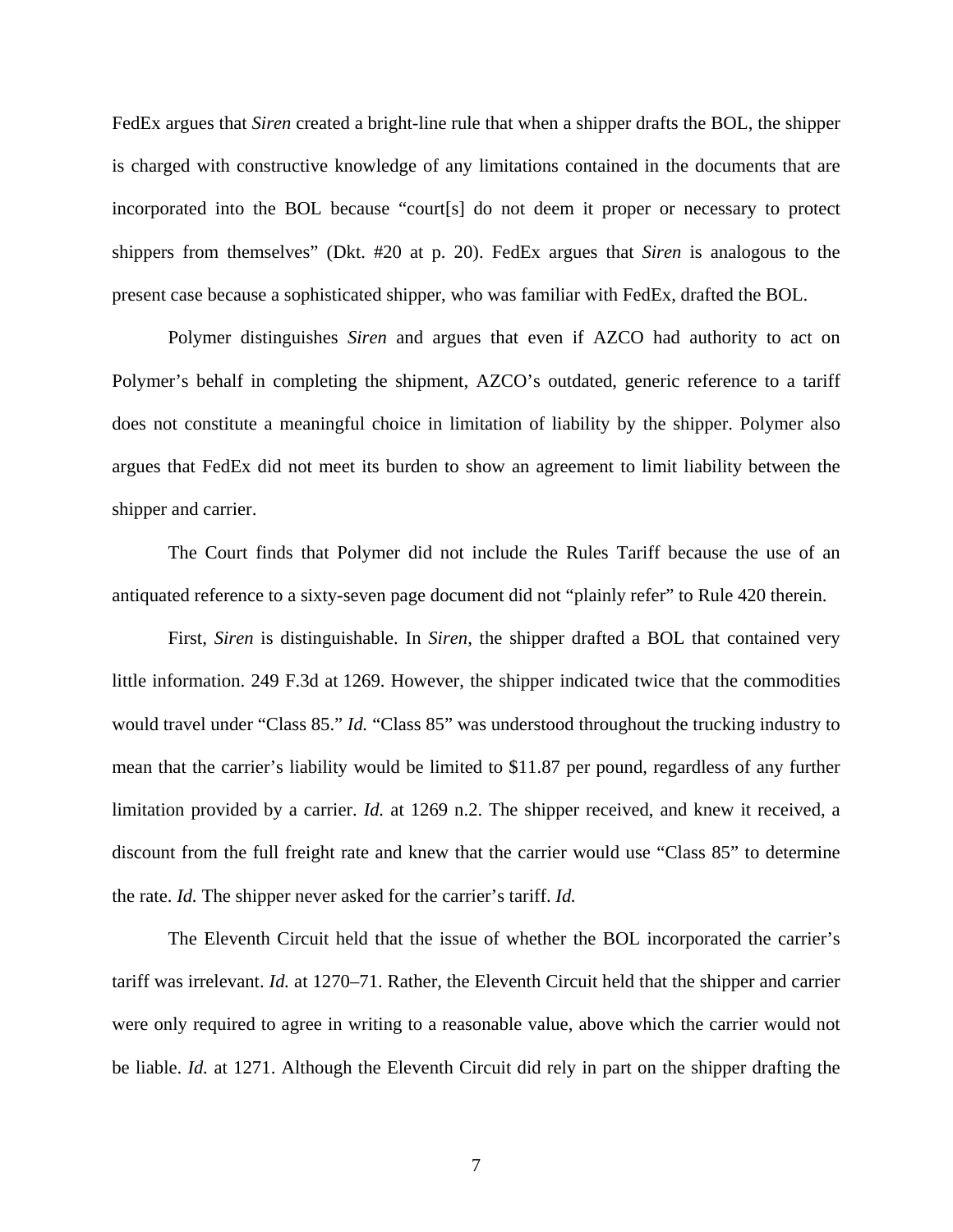BOL, the court emphasized that its decision was based on the fact that the limitation was clear on the face of the BOL. *See id.* at 1269–70. The Eleventh Circuit did not find it necessary to hold that the tariff was incorporated into the BOL. *Id.* at 1274 n.5. The Eleventh Circuit ultimately reasoned that an experienced party that wrote the BOL to include terms generally known in the industry to limit liability, and who received a discount for including such terms, should be charged with knowledge of the effect of those terms. *Id.* at 1273.

The Court disagrees with FedEx in its claim that *Siren* created a bright-line rule because the Eleventh Circuit in *Siren* considered many factors besides the fact that the shipper drafted the BOL. *Id.* at 1274. Of utmost importance was the use of "Class 85." Because the parties here did not use a term similar to "Class 85," this case is distinguishable from *Siren*. 2

Here, the shipper drafted the BOL, which stated:

 $\overline{a}$ 

RECEIVED, subject to the classifications and lawfully filed tariffs in effect on the date of issue of this Bill of Lading . . . any service to be performed hereunder shall be subject to all the terms and conditions of the Uniform Domestic Straight Bill of Lading set forth . . . in the applicable motor carrier classification or tariff.

(Dkt. #23, Exhibit 1). Later, the rate authority box where the shipper could declare the value of property was left blank.

In *Siren*, the reference to "Class 85" was well-known throughout the industry to give a maximum amount of liability and the shipper received a discount for including this in their BOLs. *Siren*, 249 F.3d at 1269. Here, the reference to a purported liability limitation is outdated and generic. It refers to pre-1995 law that required carriers to file their tariffs with the Interstate Commerce Commission. This was eliminated by the ICC Termination Act of 1995. ICC Termination Act of 1995, Pub. L. No. 104-88, 109 Stat. 803 (1995); *Nipponkoa Ins. Co. v. Atlas Van Lines, Inc.*, 687 F.3d 780, 782 (7th Cir. 2012). Despite this, the purported reference to a

<sup>2</sup> Additionally, the Eleventh Circuit did not rely on the shipper incorporating the carrier's BOL. *Id.* at 1274 n.5.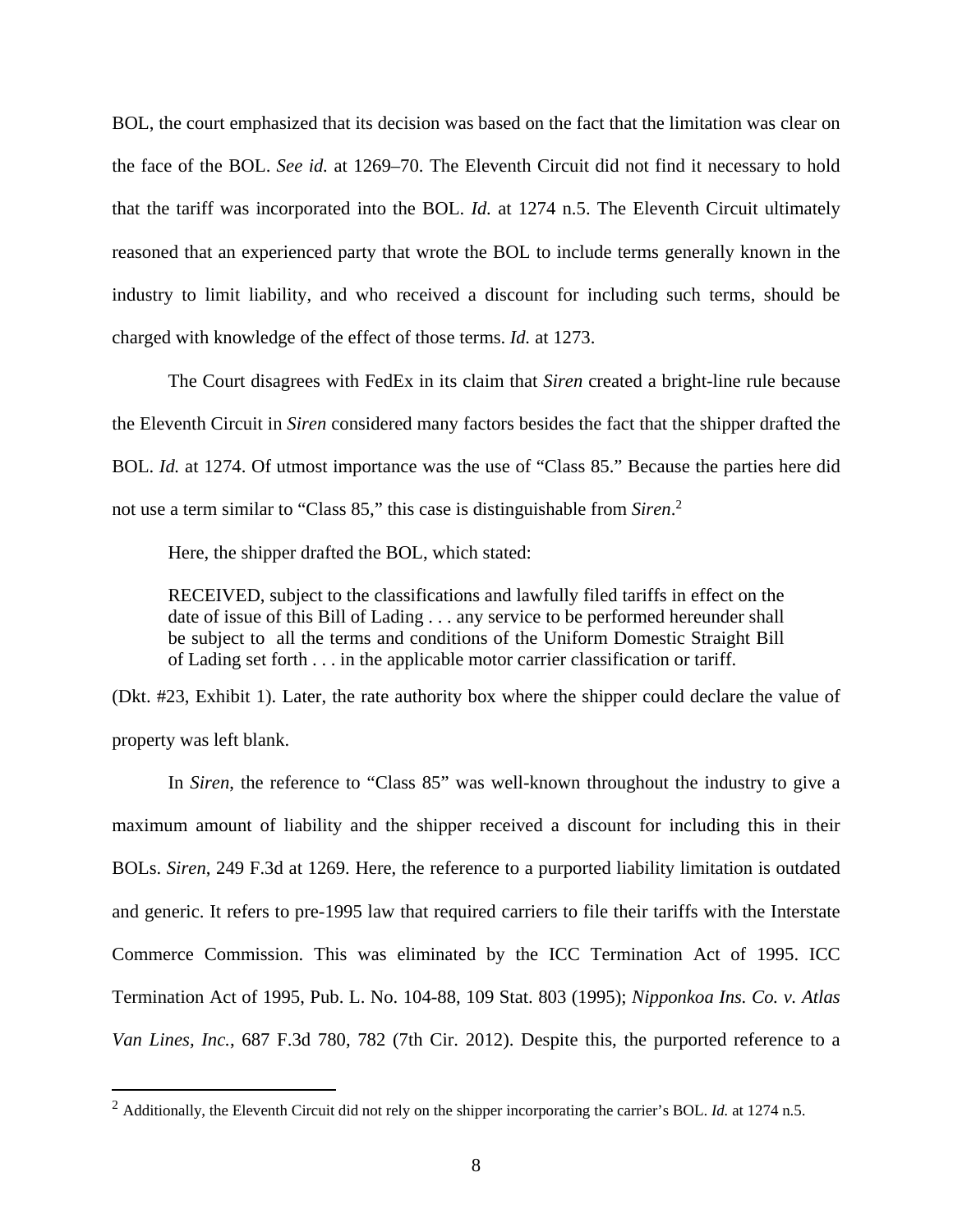tariff does not point to any identifiable rate or tariff created by the parties or known in the industry.

The facts here are similar to those in *ABB*. In *ABB*, the BOL stated that the product value was \$1,384,000, but it did not include a price for the shipment or indicate the level of liability assumed by the carrier. 721 F.3d at 140. The space labeled "rate authority" was left blank. *Id.* Finally, the BOL stated that "every service to be performed hereunder shall be subject to all the terms and conditions the Uniform Domestic Straight Bill of Lading set forth . . . in Uniform Freight Classification in effect on the date hereof." *Id.* The carrier argued that this reference incorporated its "Price List 4605," a privately held list that provides a price that the shipper must use to negotiate a rate directly with the carrier. *Id.* at 141, 143. However, the shipper had never shipped cargo under Price List 4605. *Id.* at 143. The Fourth Circuit rejected the carrier's argument and held that the Carmack Amendment imposed full liability because the BOL did not reference an identifiable classification, rate authority code, price list, or any other indication that the carrier assumed only limited liability. *Id.* at 142–43. Similarly, here, there is no reference to an identifiable classification, code, list, or other indication of a limitation on liability; the "rate authority" box is blank; and Polymer had never shipped with FedEx Freight or under the Rules Tariff.

Further, the fact that the tariff in this case is available online rather than a private list as in *ABB* is not dispositive. The Fifth Circuit has not found that a shipper agreed to limit liability on the basis of constructive knowledge alone. *See, e.g., Hoskins v. Belkins Van Lines*, 343 F.3d 769, 778–79 (5th Cir. 2003) (holding that the shipper clearly agreed to limited liability because she was handed the carrier's "Interstate Order for Service" and changed the level of liability on the day of shipping). While Polymer could have found the Rules Tariff, Polymer has shown that it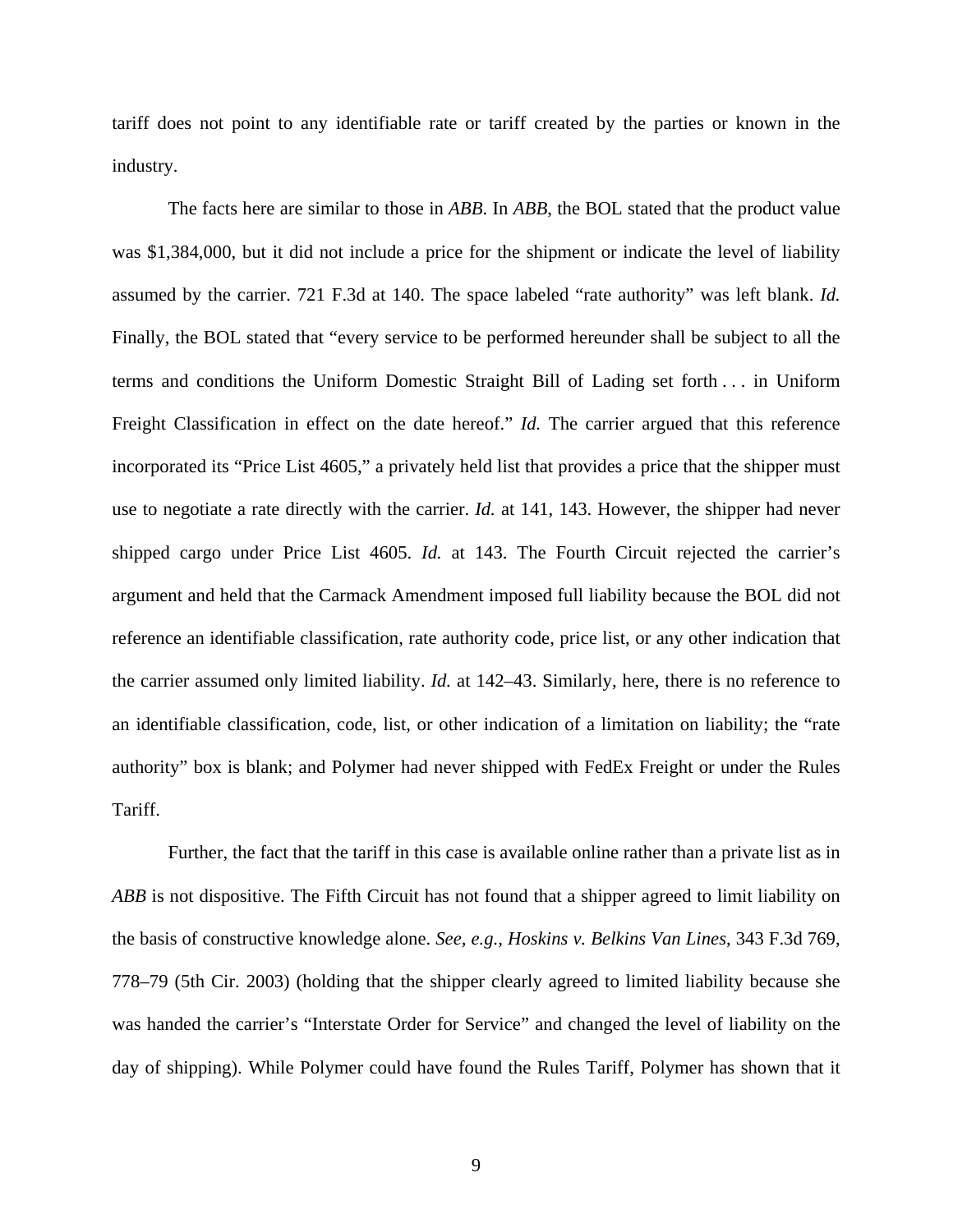did not read the Rules Tariff and did not take any actions indicating that it knew about one or more levels of liability.

Neither Polymer, nor AZCO, had previously done business with FedEx Freight. The BOL was not the result of any negotiations; it was presented to FedEx for the first time when the shipment was loaded into the truck. Finally, there is no evidence that the rate was any different than it would be for a different liability level. Therefore, FedEx has not shown that the shipper had knowledge of or chose a limitation on liability. Without such knowledge, the Court finds that Polymer did not incorporate the Rules Tariff into the BOL. *One Beacon Ins. Co. v. Crowley Marine Serves., Inc.*, 648 F.3d at 268 267 (5th Cir. 2011) (quoting 11 Williston on Contracts § 30:25 (4th ed. 1999)).

Under certain circumstances, FedEx would be able to rely on the shipper's generic reference. For instance, if FedEx and the shipper actively negotiated a contract or FedEx had knowledge that the shipper knew of FedEx's tariff, then FedEx would be able to prove mutual assent. Similarly, if FedEx had many prior dealings with a shipper, it would be able to prove that the shipper had knowledge of and assented to its terms. This is not one of those situations.

FedEx also argues that when the shipper drafts a BOL, the shipper's choice of liability should control, and any ambiguity should be construed against the shipper. The Court disagrees. The Carmack Amendment unambiguously imposes the risk of error on one particular party, the carrier, to the exclusion of the other party, the shipper. *See* 49 U.S.C. § 14706(c); *ABB*, 721 F.3d at 145. Thus, the general contract principle that any ambiguity should be construed against the drafter has been preempted by the Carmack Amendment.

 Polymer has shown, as a matter of law, that the BOL's vague, antiquated reference to a sixty-seven page document did not "plainly refer" to Rule 420 of the Rules Tariff. Thus, FedEx